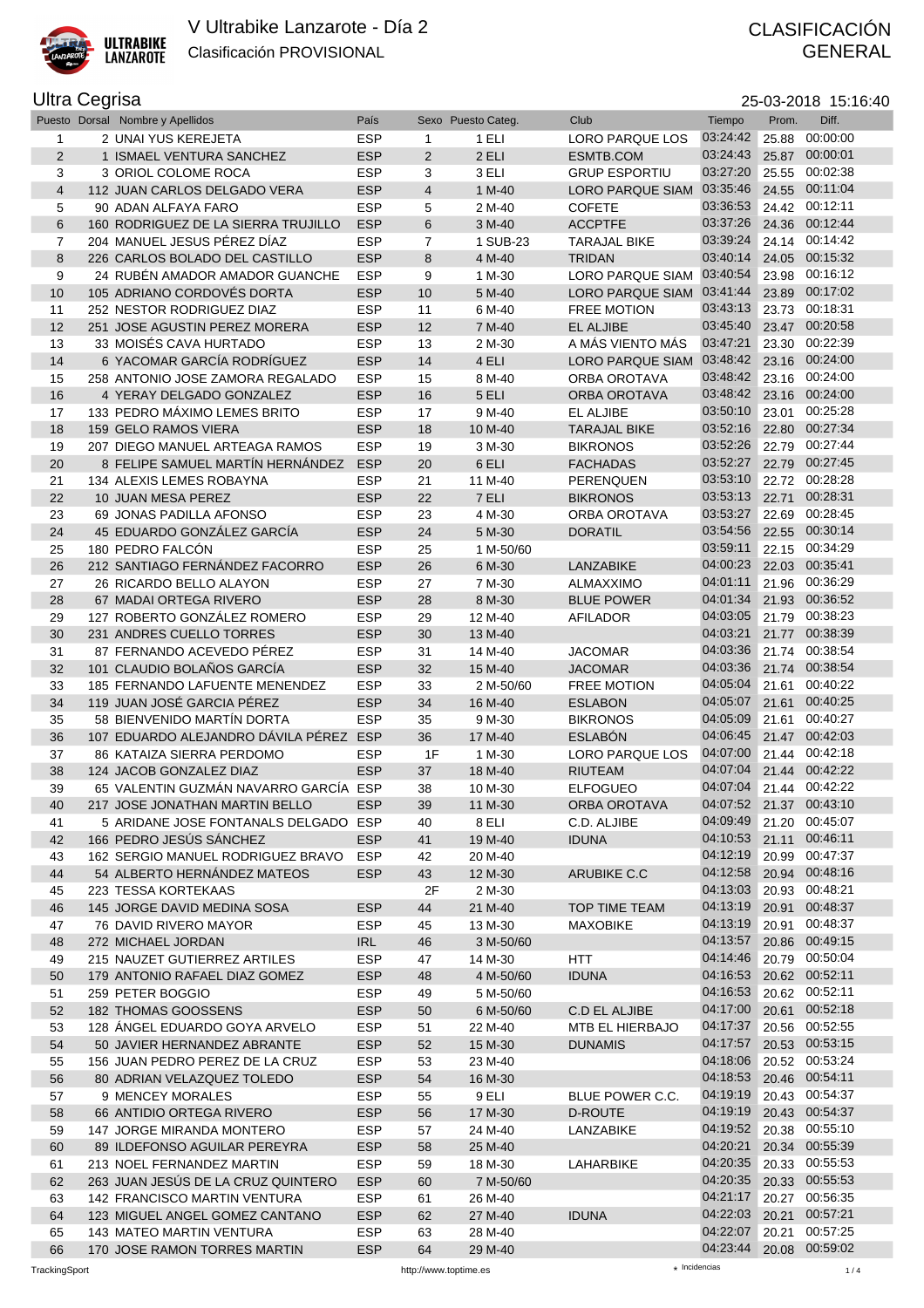| <b>Ultra Cegrisa</b><br>25-03-2018 15:16:40 |  |                                                                   |                          |            |                          |                                          |                                     |       |                                  |
|---------------------------------------------|--|-------------------------------------------------------------------|--------------------------|------------|--------------------------|------------------------------------------|-------------------------------------|-------|----------------------------------|
|                                             |  | Puesto Dorsal Nombre y Apellidos                                  | País                     |            | Sexo Puesto Categ.       | Club                                     | Tiempo                              | Prom. | Diff.                            |
| 67                                          |  | 172 ANTONIO VÁZQUEZ ROMERO                                        | <b>ESP</b>               | 65         | 30 M-40                  |                                          | 04:23:46                            |       | 20.08 00:59:04                   |
| 68                                          |  | 99 JUAN FRANCISCO BETANCOT                                        | <b>ESP</b>               | 66         | 31 M-40                  | <b>COFETE</b>                            | 04:24:11                            |       | 20.05 00:59:29                   |
| 69                                          |  | 61 CESAR AUGUSTO MONTES RESTREPO COL                              |                          | 67         | 19 M-30                  | LANZABIKE                                | 04:24:35<br>04:24:42                |       | 20.02 00:59:53<br>20.01 01:00:00 |
| 70<br>71                                    |  | 47 SAMUEL GUERRA RIJO<br>153 PACO PADRÓN BERMEJO                  | <b>ESP</b><br><b>ESP</b> | 68<br>69   | 20 M-30<br>32 M-40       | <b>NATURAL BIKE</b>                      | 04:25:10                            |       | 19.97 01:00:28                   |
| 72                                          |  | 106 JESUS PATRICIO CURBELO CALERO                                 | <b>ESP</b>               | 70         | 33 M-40                  |                                          | 04:25:46                            |       | 19.93 01:01:04                   |
| 73                                          |  | 146 JOSE MELO GARCÍA                                              | <b>ESP</b>               | 71         | 34 M-40                  | <b>CHINEJE</b>                           | 04:25:47                            |       | 19.93 01:01:05                   |
| 74                                          |  | 244 MARIO DAVID LÓPEZ GARCÍA                                      | <b>ESP</b>               | 72         | 35 M-40                  | <b>ALJIBE</b>                            | 04:27:23                            | 19.81 | 01:02:41                         |
| 75                                          |  | 41 NICOLAS AGUSTIN GALVAN                                         | <b>ESP</b>               | 73         | 21 M-30                  | 377 BIKES C.D                            | 04:27:59                            |       | 19.76 01:03:17                   |
| 76                                          |  | 34 RUDY CRESPO BETANCORT                                          | <b>ESP</b>               | 74         | 22 M-30                  |                                          | 04:28:17                            |       | 19.74 01:03:35                   |
| 77                                          |  | 169 GREGORIO TACORONTE                                            | <b>ESP</b>               | 75         | 36 M-40                  | <b>BIKRONOS</b>                          | 04:28:17                            |       | 19.74 01:03:35                   |
| 78                                          |  | 268 MANUEL GONZÁLEZ ETAYO                                         | <b>ESP</b>               | 76         | 8 M-50/60                | <b>LORO PARQUE LOS</b>                   | 04:29:06                            | 19.68 | 01:04:24                         |
| 79<br>80                                    |  | 187 FIDEL MARTEL BORDON<br>75 JOSUE RAMIREZ MARTIN                | <b>ESP</b><br><b>ESP</b> | 77         | 9 M-50/60<br>23 M-30     | LA ROTONDA<br><b>D-ROUTE</b>             | 04:29:12<br>04:29:32                |       | 19.68 01:04:30<br>19.65 01:04:50 |
| 81                                          |  | 266 GUSTAVO ADOLFO GARCIA RAMIREZ                                 | <b>ESP</b>               | 78<br>79   | 10 M-50/60               |                                          | 04:29:43                            |       | 19.64 01:05:01                   |
| 82                                          |  | 114 JOSE DAVID DIAZ DORTA                                         | <b>ESP</b>               | 80         | 37 M-40                  | <b>GUAGÜEROS</b>                         | 04:29:56                            |       | 19.62 01:05:14                   |
| 83                                          |  | 120 CARLOS JAVIER GARCÍA PULIDO                                   | <b>ESP</b>               | 81         | 38 M-40                  |                                          | 04:29:57                            |       | 19.62 01:05:15                   |
| 84                                          |  | 88 JUAN AFONSO RODRIGUEZ                                          | <b>GBR</b>               | 82         | 39 M-40                  |                                          | 04:30:12                            |       | 19.60 01:05:30                   |
| 85                                          |  | 205 CESAR VERA DE LEÓN                                            | <b>ESP</b>               | 83         | 2 SUB-23                 |                                          | 04:30:25                            | 19.59 | 01:05:43                         |
| 86                                          |  | 149 CARLOS MORALES QUINTANA                                       | <b>ESP</b>               | 84         | 40 M-40                  |                                          | 04:30:28                            | 19.58 | 01:05:46                         |
| 87                                          |  | 190 ALBERTO SUAREZ GARCIA                                         | <b>ESP</b>               | 85         | 11 M-50/60               |                                          | 04:30:32                            |       | 19.58 01:05:50                   |
| 88                                          |  | 203 ELISABETH BREVAL HERNÁNDEZ                                    | <b>ESP</b>               | 3F         | 1 ELI                    | <b>VADEBICIS</b>                         | 04:30:43<br>04:30:43                |       | 19.57 01:06:01                   |
| 89<br>90                                    |  | 85 CATHAYSA SANCHEZ AMADOR<br>57 ALEJANDRO HIDALGO CASTRO         | <b>ESP</b><br><b>ESP</b> | 4F<br>86   | 3 M-30<br>24 M-30        | PICACHOS TELDE<br><b>PICACHOS</b>        | 04:30:44                            |       | 19.57 01:06:01<br>19.56 01:06:02 |
| 91                                          |  | <b>40 JAVI FRAGIEL VERA</b>                                       | <b>ESP</b>               | 87         | 25 M-30                  |                                          | 04:31:52                            |       | 19.48 01:07:10                   |
| 92                                          |  | 131 MARCOS HERNÁNDEZ GUILLÉN                                      | <b>ESP</b>               | 88         | 41 M-40                  |                                          | 04:31:55                            |       | 19.48 01:07:13                   |
| 93                                          |  | 168 EMETERIO SUÁREZ GUERRA                                        | <b>ESP</b>               | 89         | 42 M-40                  | <b>VADEBICIS</b>                         | 04:31:56                            |       | 19.48 01:07:14                   |
| 94                                          |  | 243 GUSTAVO LEYENDA RODRIGUEZ                                     | <b>ESP</b>               | 90         | 43 M-40                  |                                          | 04:31:56                            |       | 19.48 01:07:14                   |
| 95                                          |  | 52 LEBNI HERNÁNDEZ GARCÍA                                         | <b>ESP</b>               | 91         | 26 M-30                  |                                          | 04:32:01                            |       | 19.47 01:07:19                   |
| 96                                          |  | 103 CARLOS CALLEJO CAMACHO                                        | <b>ESP</b>               | 92         | 44 M-40                  |                                          | 04:32:03                            |       | 19.47 01:07:21                   |
| 97                                          |  | 110 VICTOR DE LEÓN TEJERA                                         | <b>ESP</b>               | 93         | 45 M-40                  |                                          | 04:32:04                            |       | 19.47 01:07:22                   |
| 98                                          |  | 256 RUBENS SUÁREZ BERRIEL                                         | <b>ESP</b>               | 94         | 46 M-40                  |                                          | 04:32:06<br>04:32:11                |       | 19.47 01:07:24<br>19.46 01:07:29 |
| 99<br>100                                   |  | 191 FRANCISCO JAVIER SUAREZ<br>237 M. GUILLERMO FUENTES CURBELO   | <b>ESP</b><br><b>ESP</b> | 95<br>96   | 12 M-50/60<br>47 M-40    | <b>BIKRONOS</b><br><b>HTT</b>            | 04:32:14                            |       | 19.46 01:07:32                   |
| 101                                         |  | 73 RUBEN PONCELA AMOR                                             | <b>ESP</b>               | 97         | 27 M-30                  |                                          | 04:34:54                            |       | 19.27 01:10:12                   |
| 102                                         |  | 117 YVAN FALZÓN FUENTE                                            | <b>ESP</b>               | 98         | 48 M-40                  | <b>BIKRONOS</b>                          | 04:36:36                            |       | 19.15 01:11:54                   |
| 103                                         |  | 11 VICTOR FABIAN PEREZ GONZALEZ                                   | <b>ESP</b>               | 99         | <b>10 ELI</b>            |                                          | 04:36:41                            |       | 19.14 01:11:59                   |
| 104                                         |  | <b>19 ISABEL CAMPOS MARRERO</b>                                   | <b>ESP</b>               | 5F         | 2 ELI                    | <b>ORBA OROTAVA</b>                      | 04:37:34                            |       | 19.08 01:12:52                   |
| 105                                         |  | 220 DAVID JOSE PLASENCIA OLIVA                                    | ESP                      | 100        | 28 M-30                  | ORBA OROTAVA                             | 04:37:34 19.08 01:12:52             |       |                                  |
| 106                                         |  | 82 LOURDES BETHENCOURT TRUJILLO                                   | <b>ESP</b>               | 6F         | 4 M-30                   | <b>IDUNA</b>                             | 04:38:31                            |       | 19.02 01:13:49                   |
| 107<br>108                                  |  | 20 MARIA CASANOVA FERNANDEZ<br>68 CARLOS DAVID PACHECO QUINTERO   | <b>ESP</b><br><b>ESP</b> | 7F         | 3 ELI<br>29 M-30         | <b>GRUP ESPORTIU</b><br><b>PERENQUEN</b> | 04:38:57<br>04:39:00                |       | 18.99 01:14:15<br>18.98 01:14:18 |
| 109                                         |  | 135 LEODÁN LEÓN PÉREZ                                             | <b>ESP</b>               | 101<br>102 | 49 M-40                  |                                          | 04:39:01                            |       | 18.98 01:14:19                   |
| 110                                         |  | 32 JONATHAN CARMONA MARTIN                                        | <b>ESP</b>               | 103        | 30 M-30                  |                                          | 04:40:25                            |       | 18.89 01:15:43                   |
| 111                                         |  | 115 SERGIO ESPINO PADRÓN                                          | <b>ESP</b>               | 104        | 50 M-40                  |                                          | 04:40:46                            |       | 18.86 01:16:04                   |
| 112                                         |  | 91 JOSE MARIA ALVAREZ LOPEZ                                       | <b>ESP</b>               | 105        | 51 M-40                  | <b>TARAJAL BIKE</b>                      | 04:41:53                            |       | 18.79 01:17:11                   |
| 113                                         |  | 171 JUAN SALVADOR TRUJILLO ROCA                                   | <b>ESP</b>               | 106        | 52 M-40                  | <b>BLUEPOWER</b>                         | 04:42:40                            |       | 18.74 01:17:58                   |
| 114                                         |  | 129 ANTONIO GUERRA RIJO                                           | <b>ESP</b>               | 107        | 53 M-40                  |                                          | 04:43:19                            |       | 18.69 01:18:37                   |
| 115                                         |  | 281 JUAN JUSUS TEJERA BERMUDEZ<br>269 JOSE MARIA GUADALUPE GARCIA | <b>ESP</b>               | 108        | 13 M-50/60<br>14 M-50/60 |                                          | 04:43:42<br>04:43:42                |       | 18.67 01:19:00<br>18.67 01:19:00 |
| 116<br>117                                  |  | 43 JACOB GARCIA SANTANA                                           | <b>ESP</b><br><b>ESP</b> | 109<br>110 | 31 M-30                  | <b>SAN JUAN</b>                          | 04:44:30                            |       | 18.62 01:19:48                   |
| 118                                         |  | 56 RAYCO HERNANDEZ TORRES                                         | <b>ESP</b>               | 111        | 32 M-30                  | <b>GUAGUEROS C.C</b>                     | 04:44:43                            |       | 18.60 01:20:01                   |
| 119                                         |  | 267 JUSTO GONZALEZ CRESPO                                         | <b>ESP</b>               | 112        | 15 M-50/60               | EL ALJIBE                                | 04:44:46                            |       | 18.60 01:20:04                   |
| 120                                         |  | 214 ANGEL FERNANDEZ TOREA                                         | <b>ESP</b>               | 113        | 33 M-30                  |                                          | 04:44:48                            |       | 18.60 01:20:06                   |
| 121                                         |  | 152 DAVID ORTEGA BALLESTER                                        | <b>ESP</b>               | 114        | 54 M-40                  | ORBA OROTAVA                             | 04:45:27                            |       | 18.56 01:20:45                   |
| 122                                         |  | 104 VICENTE ALEXIS CASTELLANO                                     | <b>ESP</b>               | 115        | 55 M-40                  | <b>MAXOBIKE</b>                          | 04:46:16                            |       | 18.50 01:21:34                   |
| 123                                         |  | 121 JESÚS ALBERTO GARCÍA SALA                                     | <b>ESP</b>               | 116        | 56 M-40                  | C.C. ESLABÓN                             | 04:48:24                            |       | 18.37 01:23:42                   |
| 124                                         |  | 44 SIMON SAIMO GIL ABREU                                          | <b>ESP</b><br><b>ESP</b> | 117        | 34 M-30                  |                                          | 04:48:42 18.35 01:24:00<br>04:48:42 |       | 18.35 01:24:00                   |
| 125<br>126                                  |  | 108 DOMINGO DE LA PAZ ALFONSO<br>113 JOSE VICENTE DIAZ CORUJO     | <b>ESP</b>               | 118<br>119 | 57 M-40<br>58 M-40       | <b>ESLABON</b>                           | 04:48:58                            |       | 18.33 01:24:16                   |
| 127                                         |  | 279 FELIX SANCHO LOZANO                                           | <b>ESP</b>               | 120        | 16 M-50/60               | <b>JACOMAR</b>                           | 04:49:19                            |       | 18.31 01:24:37                   |
| 128                                         |  | 183 DIEGO HERNANDEZ GARCIA                                        | <b>ESP</b>               | 121        | 17 M-50/60               |                                          | 04:49:45                            |       | 18.28 01:25:03                   |
| 129                                         |  | 96 VICTOR HUGO BETANCOR ACOSTA                                    | <b>ESP</b>               | 122        | 59 M-40                  | AFILADOR                                 | 04:49:45                            |       | 18.28 01:25:03                   |
| 130                                         |  | 242 LUIS LORENZO LANIELLA CABO                                    | <b>ESP</b>               | 123        | 60 M-40                  |                                          | 04:50:21                            |       | 18.24 01:25:39                   |
| 131                                         |  | 206 ZENON AFONSO CALERO                                           | <b>ESP</b>               | 124        | 35 M-30                  |                                          | 04:50:41                            |       | 18.22 01:25:59                   |
| 132                                         |  | 92 OSCAR ASENCIO HERRERA                                          | <b>ESP</b>               | 125        | 61 M-40                  |                                          | 04:51:44<br>04:51:45                |       | 18.16 01:27:02                   |
| 133<br>134                                  |  | 42 DANIEL GARCIA MONTELONGO<br>74 JORGE PUCCINI GIL               | <b>ESP</b><br><b>ESP</b> | 126<br>127 | 36 M-30<br>37 M-30       | <b>BIKRONOS</b>                          | 04:51:59                            |       | 18.15 01:27:03<br>18.14 01:27:17 |
| 135                                         |  | 280 ALEXIS SANTANA CASTILLO                                       | <b>ESP</b>               | 128        | 18 M-50/60               |                                          | 04:52:24                            |       | 18.11 01:27:42                   |
| 136                                         |  | 239 SAMUEL DAVID GONZALEZ LEMES                                   | <b>ESP</b>               | 129        | 62 M-40                  |                                          | 04:53:18 18.06 01:28:36             |       |                                  |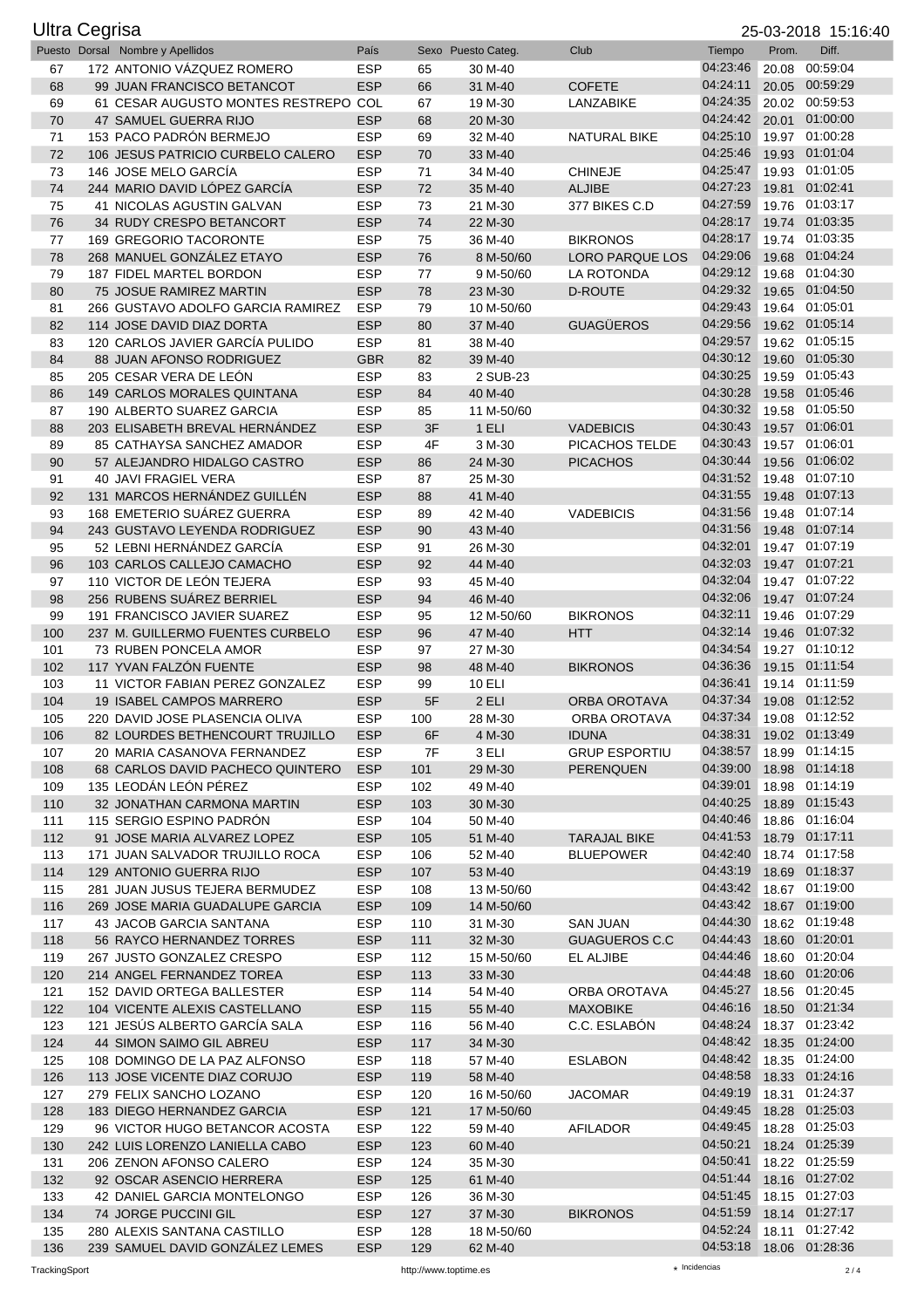| <b>Ultra Cegrisa</b> |                                                              |                          |            |                       |                             |                                                    |       | 25-03-2018 15:16:40              |
|----------------------|--------------------------------------------------------------|--------------------------|------------|-----------------------|-----------------------------|----------------------------------------------------|-------|----------------------------------|
|                      | Puesto Dorsal Nombre y Apellidos                             | País                     |            | Sexo Puesto Categ.    | Club                        | Tiempo                                             | Prom. | Diff.                            |
| 137                  | 161 DANIEL RODRIGUEZ                                         | <b>ESP</b>               | 130        | 63 M-40               |                             | 04:54:08                                           | 18.01 | 01:29:26                         |
| 138                  | 35 NACOR CRUZ AROCHA<br>148 TOMÁS MIRANDA SIVERIO            | <b>ESP</b>               | 131        | 38 M-30               | <b>BLUE POWER</b>           | 04:55:29<br>04:55:40                               |       | 17.92 01:30:47<br>01:30:58       |
| 139<br>140           | 154 ISRAEL SANTIAGO PEÑA RIVERO                              | <b>ESP</b><br><b>ESP</b> | 132<br>133 | 64 M-40<br>65 M-40    | <b>GOMERA</b>               | 04:56:18                                           | 17.91 | 17.88 01:31:36                   |
| 141                  | 230 RAIMUNDO CASTELLANO MARTIN                               | <b>ESP</b>               | 134        | 66 M-40               | LAHARBIKE                   | 04:57:08                                           |       | 17.83 01:32:26                   |
| 142                  | 210 EFRAIN CARRERO ESPITIA                                   | <b>ESP</b>               | 135        | 39 M-30               |                             | 04:57:37                                           |       | 17.80 01:32:55                   |
| 143                  | 253 ANDRÉS SERRANO PASCUAL                                   | <b>ESP</b>               | 136        | 67 M-40               |                             | 04:57:39                                           |       | 17.79 01:32:57                   |
| 144                  | 79 CARMELO SOSA CASTELLANO                                   | <b>ESP</b>               | 137        | 40 M-30               | <b>TOP TIME TEAM</b>        | 04:57:40                                           |       | 17.79 01:32:58                   |
| 145                  | 46 HÉCTOR GONZÁLEZ LÓPEZ                                     | <b>ESP</b>               | 138        | 41 M-30               |                             | 04:57:59                                           |       | 17.77 01:33:17                   |
| 146                  | 72 JAVIER PÉREZ HERNÁNDEZ                                    | <b>ESP</b>               | 139        | 42 M-30               |                             | 04:58:18                                           |       | 17.76 01:33:36                   |
| 147                  | <b>141 ANDRES MARTIN VENTURA</b>                             | <b>ESP</b>               | 140        | 68 M-40               |                             | 05:00:27                                           |       | 17.63 01:35:45                   |
| 148                  | 188 MANUEL MARTIN VENTURA                                    | <b>ESP</b>               | 141        | 19 M-50/60            |                             | 05:00:27                                           |       | 17.63 01:35:45                   |
| 149                  | 277 MIGUEL ANGEL QUEIPO POMAR                                | <b>ESP</b>               | 142        | 20 M-50/60            |                             | 05:00:34                                           |       | 17.62 01:35:52                   |
| 150                  | 265 LEANDRO ALEJO GARCIA DE LEÓN                             | <b>ESP</b>               | 143        | 21 M-50/60            |                             | 05:02:10                                           |       | 17.53 01:37:28                   |
| 151<br>152           | 116 MARCIAL MIGUEL ESTEVEZ JORGE<br>81 ADRIÁN VIERA ALONSO   | <b>ESP</b><br><b>ESP</b> | 144        | 69 M-40<br>43 M-30    | <b>PICACHOS</b>             | 05:02:21<br>05:03:17                               |       | 17.52 01:37:39<br>17.46 01:38:35 |
| 153                  | 157 JORGE PLASENCIA GARCÍA                                   | <b>ESP</b>               | 145<br>146 | 70 M-40               | <b>CINCUENTA Y TRES</b>     | 05:03:57                                           |       | 17.43 01:39:15                   |
| 154                  | 164 JOSÉ FELIPE RODRÍGUEZ LORENZO                            | <b>ESP</b>               | 147        | 71 M-40               |                             | 05:04:03                                           |       | 17.42 01:39:21                   |
| 155                  | <b>118 VICENTE GARCIA</b>                                    | <b>ESP</b>               | 148        | 72 M-40               |                             | 05:04:59                                           |       | 17.37 01:40:17                   |
| 156                  | 195 ALEJANDRO JORDAN RODRIGUEZ                               | <b>ESP</b>               | 149        | 1 JUN                 |                             | 05:05:17                                           |       | 17.35 01:40:35                   |
| 157                  | 184 JAVIER ABDON JORDAN RODRIGUEZ                            | <b>ESP</b>               | 150        | 22 M-50/60            |                             | 05:06:05                                           |       | 17.30 01:41:23                   |
| 158                  | 283 ANTONIO VERA NÓBREGA                                     | <b>ESP</b>               | 151        | 23 M-50/60            | <b>HERBANIA</b>             | 05:07:22                                           |       | 17.23 01:42:40                   |
| 159                  | 98 MELCHOR BETANCOR MENDOZA                                  | <b>ESP</b>               | 152        | 73 M-40               | <b>TARAJAL BIKE</b>         | 05:08:06                                           |       | 17.19 01:43:24                   |
| 160                  | 78 JONATHAN RODRÍGUEZ HERNÁNDEZ                              | <b>ESP</b>               | 153        | 44 M-30               | <b>INDALIN TF-24</b>        | 05:08:37                                           |       | 17.16 01:43:55                   |
| 161                  | 235 JOSÉ DOMINGO ESPINO PADRÓN                               | <b>ESP</b>               | 154        | 74 M-40               |                             | 05:08:37                                           |       | 17.16 01:43:55                   |
| 162                  | 219 RAFAEL NAVARRO MARRERO                                   | <b>ESP</b>               | 155        | 45 M-30               | <b>BLUE POWER</b>           | 05:08:38                                           |       | 17.16 01:43:56                   |
| 163                  | 29 OLIVERIO CABRERA GARCIA                                   | <b>ESP</b>               | 156        | 46 M-30               | <b>ARISTA</b>               | 05:09:44<br>05:09:44                               |       | 17.10 01:45:02<br>17.10 01:45:02 |
| 164<br>165           | 70 DAVID PERDOMO<br>144 JOSÉ ANTONIO MEDINA MOLINA           | <b>ESP</b><br><b>ESP</b> | 157<br>158 | 47 M-30<br>75 M-40    |                             | 05:10:02                                           |       | 17.08 01:45:20                   |
| 166                  | 273 JOSE JAVIER LORENZO-NAVARRO                              | <b>ESP</b>               | 159        | 24 M-50/60            | <b>FREE MOTION</b>          | 05:10:48                                           |       | 17.04 01:46:06                   |
| 167                  | 245 JOSE ELOY MARTÍN CAÑADILLAS                              | <b>ESP</b>               | 160        | 76 M-40               |                             | 05:11:40                                           |       | 16.99 01:46:58                   |
| 168                  | 140 PEDRO FRANCISCO MARTIN SANCHEZ ESP                       |                          | 161        | 77 M-40               |                             | 05:12:04                                           |       | 16.97 01:47:22                   |
| 169                  | 194 DANIEL GARCIA GONZÁLEZ                                   | <b>ESP</b>               | 162        | 2 JUN                 | <b>ONCEDIENTES</b>          | 05:12:16                                           |       | 16.96 01:47:34                   |
| 170                  | 216 DAVID MARÍN TRIGO                                        | <b>ESP</b>               | 163        | 48 M-30               |                             | 05:12:41                                           |       | 16.94 01:47:59                   |
| 171                  | 37 FÉLIX DELGADO GONZÁLEZ                                    | <b>ESP</b>               | 164        | 49 M-30               |                             | 05:13:58                                           |       | 16.87 01:49:16                   |
| 172                  | 139 JOSE CANDELARIA MARRERO SERPA                            | <b>ESP</b>               | 165        | 78 M-40               | <b>BEMEKIS</b>              | 05:14:39                                           |       | 16.83 01:49:57                   |
| 173                  | 21 IRIOME MARRERO RODRIGUEZ                                  | <b>ESP</b>               | 8F         | 4 ELI                 | <b>ORBA OROTAVA</b>         | 05:15:02                                           |       | 16.81 01:50:20                   |
| 174                  | 181 JOSE RICARDO FRAIZ                                       | <b>ESP</b>               | 166        | 25 M-50/60            |                             | 05:15:17                                           |       | 16.80 01:50:35                   |
| 175                  | 224 JUAN PEDRO ALAMO ABREU<br>276 LUCIANO PÉREZ DELGADO      | <b>ESP</b>               | 167        | 79 M-40               |                             | 05:15:34 16.78 01:50:52<br>05:15:34 16.78 01:50:52 |       |                                  |
| 176<br>177           | 102 ANTONIO CABRERA GARCIA                                   | <b>ESP</b><br><b>ESP</b> | 168<br>169 | 26 M-50/60<br>80 M-40 | DALE RUEDA<br><b>ARISTA</b> | 05:15:51                                           |       | 16.77 01:51:09                   |
| 178                  | 60 RUYMAN MENDEZ                                             | <b>ESP</b>               | 170        | 50 M-30               |                             | 05:16:37                                           |       | 16.73 01:51:55                   |
| 179                  | 175 MONTSERRAT RODRIGUEZ ESPINO                              | <b>ESP</b>               | 9F         | 1 M-40                | D-ROUTE BIKE CLUB 05:16:40  |                                                    |       | 16.73 01:51:58                   |
| 180                  | 241 EDUARDO HIDALGO GIRALDO                                  | <b>ESP</b>               | 171        | 81 M-40               | <b>MACEBIKETIME</b>         | 05:16:41                                           |       | 16.72 01:51:59                   |
| 181                  | 126 ÓSCAR GONZÁLEZ MIGUENS                                   | <b>ESP</b>               | 172        | 82 M-40               |                             | 05:18:04                                           |       | 16.65 01:53:22                   |
| 182                  | 247 JOSÉ IGNACIO MESA                                        | <b>ESP</b>               | 173        | 83 M-40               |                             | 05:19:47                                           |       | 16.56 01:55:05                   |
| 183                  | 51 CARLOS ALBERTO HERNANDEZ DIAZ                             | <b>ESP</b>               | 174        | 51 M-30               |                             | 05:20:01                                           |       | 16.55 01:55:19                   |
| 184                  | 53 YERAY HERNANDEZ HERNANDEZ                                 | <b>ESP</b>               | 175        | 52 M-30               |                             | 05:20:15                                           |       | 16.54 01:55:33                   |
| 185                  | 270 JUAN HERNANDEZ NODA                                      | <b>ESP</b>               | 176        | 27 M-50/60            |                             | 05:22:01<br>05:23:00                               |       | 16.45 01:57:19                   |
| 186<br>187           | 93 JUAN CARLOS BARBADILLA<br>240 R. CARLOS GUTIÉRREZ DE LEÓN | <b>ESP</b><br><b>ESP</b> | 177        | 84 M-40<br>85 M-40    | <b>GUAGÜEROS</b>            | 05:24:23                                           |       | 16.40 01:58:18<br>16.33 01:59:41 |
| 188                  | 38 RAYCO DOMINGUEZ FALCON                                    | <b>ESP</b>               | 178<br>179 | 53 M-30               | LA ROTONDA                  | 05:24:34                                           |       | 16.32 01:59:52                   |
| 189                  | 238 GUMER GONZALEZ HERNANDEZ                                 | <b>ESP</b>               | 180        | 86 M-40               |                             | 05:27:10                                           |       | 16.19 02:02:28                   |
| 190                  | 94 SEBASTIAN BASAULTO ASTUDILLO                              | <b>ESP</b>               | 181        | 87 M-40               |                             | 05:27:11                                           |       | 16.19 02:02:29                   |
| 191                  | 178 FRANCISCO CURBELO MARTIN                                 | <b>ESP</b>               | 182        | 28 M-50/60            |                             | 05:27:34                                           |       | 16.17 02:02:52                   |
| 192                  | 192 JUAN P YANES                                             | <b>ESP</b>               | 183        | 29 M-50/60            |                             | 05:27:40                                           |       | 16.16 02:02:58                   |
| 193                  | 158 JUAN CARLOS QUINTANA VEGA                                | <b>ESP</b>               | 184        | 88 M-40               |                             | 05:27:43                                           |       | 16.16 02:03:01                   |
| 194                  | 250 JOSE DOMINGO PEREZ ALVAREZ                               | <b>ESP</b>               | 185        | 89 M-40               | C.D EL ALJIBE               | 05:29:00                                           |       | 16.10 02:04:18                   |
| 195                  | 186 FERNANDO LEON MORENO                                     | <b>ESP</b>               | 186        | 30 M-50/60            |                             | 05:29:44                                           |       | 16.06 02:05:02                   |
| 196                  | 62 DAMIAN MONZON VAN DER LOO                                 | <b>ESP</b>               | 187        | 54 M-30               |                             | 05:32:03<br>05:32:03                               |       | 15.95 02:07:21                   |
| 197                  | 63 JORGE MORALES MELIAN                                      | <b>ESP</b><br><b>ESP</b> | 188        | 55 M-30               |                             | 05:32:03                                           |       | 15.95 02:07:21<br>15.95 02:07:21 |
| 198<br>199           | 31 MARIO CALZADA<br>14 SAMUEL SÁNCHEZ ALCAIDE                | <b>ESP</b>               | 189<br>190 | 56 M-30<br>11 ELI     | LAHARBIKE                   | 05:34:07                                           |       | 15.85 02:09:25                   |
| 200                  | 39 RAUL DOMINGUEZ VIERA                                      | <b>ESP</b>               | 191        | 57 M-30               |                             | 05:34:10                                           |       | 15.85 02:09:28                   |
| 201                  | 221 EUGENIO TAIBO FIGUEROA                                   | <b>ESP</b>               | 192        | 58 M-30               | LAHARBIKE.                  | 05:36:35                                           |       | 15.74 02:11:53                   |
| 202                  | 125 JUAN PABLO GONZALEZ HERNANDEZ                            | <b>ESP</b>               | 193        | 90 M-40               |                             | 05:37:17                                           |       | 15.70 02:12:35                   |
| 203                  | 222 JOSE ADRIAN UMPIERREZ LUZARDO                            | <b>ESP</b>               | 194        | 59 M-30               |                             | 05:41:47                                           |       | 15.50 02:17:05                   |
| 204                  | 27 AARÓN BETANCOR SÁNCHEZ                                    | <b>ESP</b>               | 195        | 60 M-30               |                             | 05:43:20                                           |       | 15.43 02:18:38                   |
| 205                  | 225 OLIVER BASANTA VEGA                                      | <b>ESP</b>               | 196        | 91 M-40               | <b>BLUE POWER</b>           | 05:44:06                                           |       | 15.39 02:19:24                   |
| 206                  | 218 MIGUEL MARTINEZ DE LA CUADRA                             | <b>ESP</b>               | 197        | 61 M-30               |                             | 05:44:06 15.39 02:19:24                            |       |                                  |